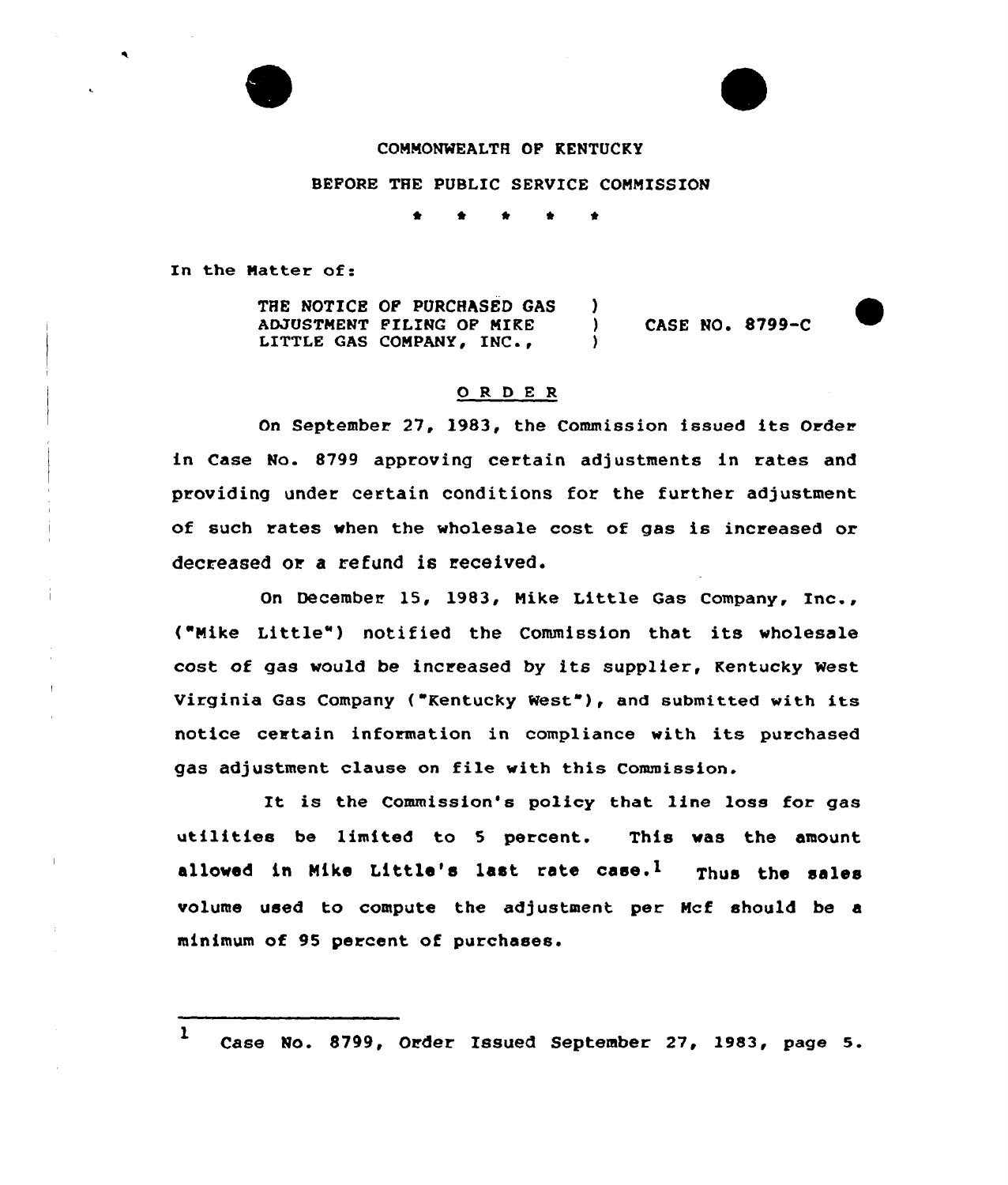After reviewing the record in this case and being advised, the Commission is of the opinion and finds that:

(1) Nike Little's notice of December 15, 1983, set aut certain revisions in rates which Nike Little proposed to place into effect, said rates being designed to pass on the wholesale increase in price from its supplier in the amount of \$ 23,110 or 25.4 cents per Dth.

(2) on November 30, 1983, Kentucky Nest filed revised rates effective November 1, 1983, in compliance with Orders issued on October 31, 1983, and November 29, 1983, by the Federal Energy Regulatory Commission in Docket No. TA  $84 - 1 - 46 - 000$ .

(3) Nike Little experienced line lass af 7.67 percent based on the information supplied in its notice of December 15, 1983. The amount in excess of 5 percent is unreasonable and the puxchase cost should not be recovered.

 $(4)$  The sales volume used to calculate the adjustment per Mcf to recover changes in gas cost should be a minimum of 95 percent af purchases or 78,434 Mcf, rather than the 76,231 Ncf used by Nike Little.

(5) Nike Little's proposed rates are unreasonable because they allow for the recovery of excessive line loss and thexefoxe should not be allowed to be placed into effect.

(6) Nike Little's notice of December 15, 1983/ xequested an effective date of January 1, 1984. Nike Little's

 $-2-$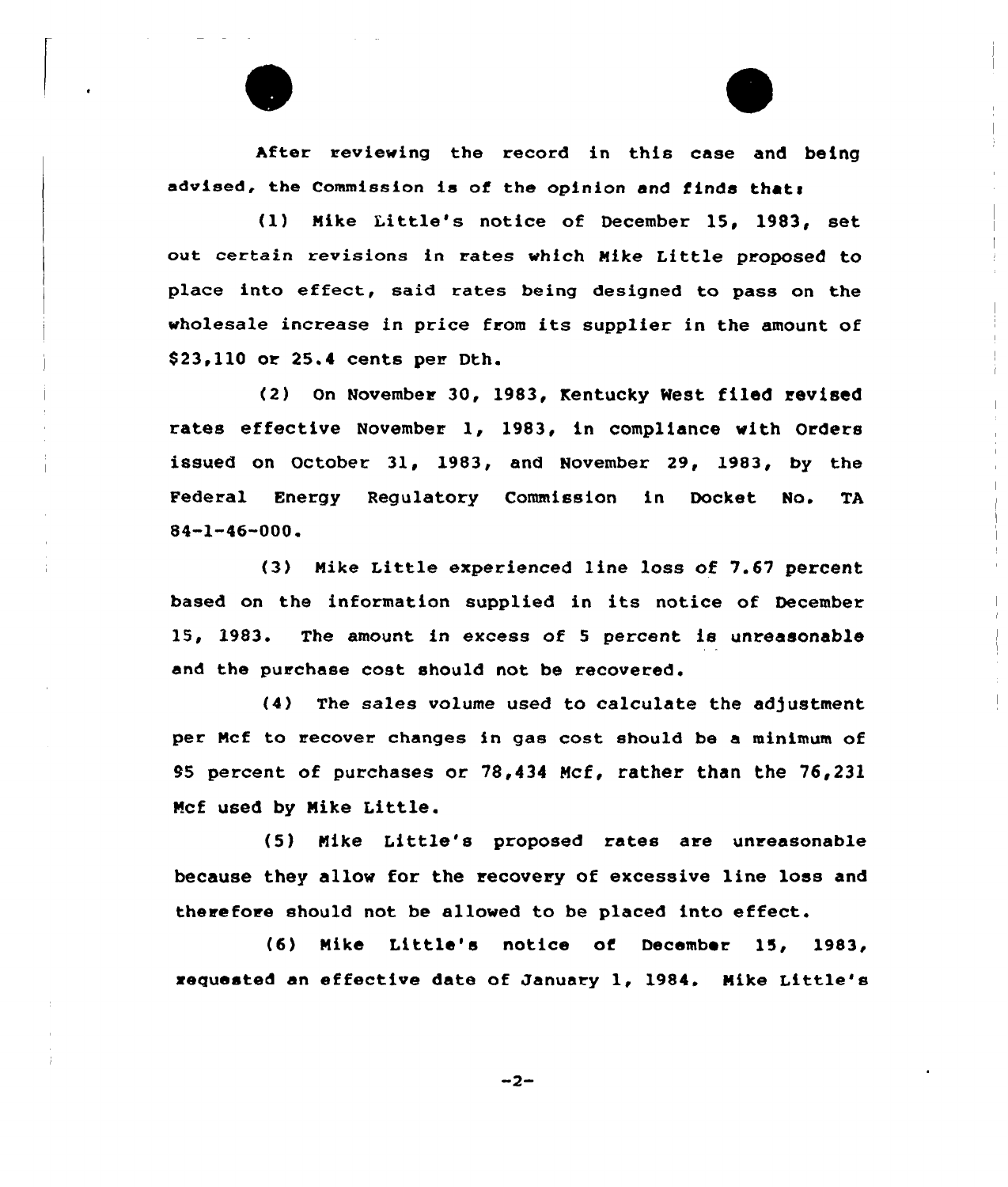



notice does not provide the 20-day notice as required by statute; therefore, the approved rates should be effective on and after January 4, 1984.

(7) The adjustment in rates set out in the Appendix to this Order, determined under the purchased gas adjustment provisions approved by the Commission in its Order in Case No. 8799 dated September 27, 1983, is fair, just and reasonable and in the public interest and should be effective with gas supplied on and after January 4, 1984, subject to refund. These rates should be subject to refund because Kentucky West's rates are subject to refund.

IT IS THEREFORE ORDERED that the rates in the Appendix to this Order be and they hereby are authorized effective with gas supplied on and after January 4, 1984, subject to refund.

IT IS FVRTHER ORDERED that Nike Little shall compute its adjustment in rates based on 95 percent of purchases when line loss exceeds the 5 percent found reasonable.

IT IS FURTHER ORDERED that within 30 days of the date of this Order Mike Little shall file with this Commission its revised tariffs setting out the rates authorized herein.

Done at Frankfort, Kentucky, this 4th day of January, 1984.

PUBLIC SERVICE COMMISSION Chatrman )  $\sum_{i=1}^N$ Vfce-Shal g Commissione

**ATTEST** 

Secretary